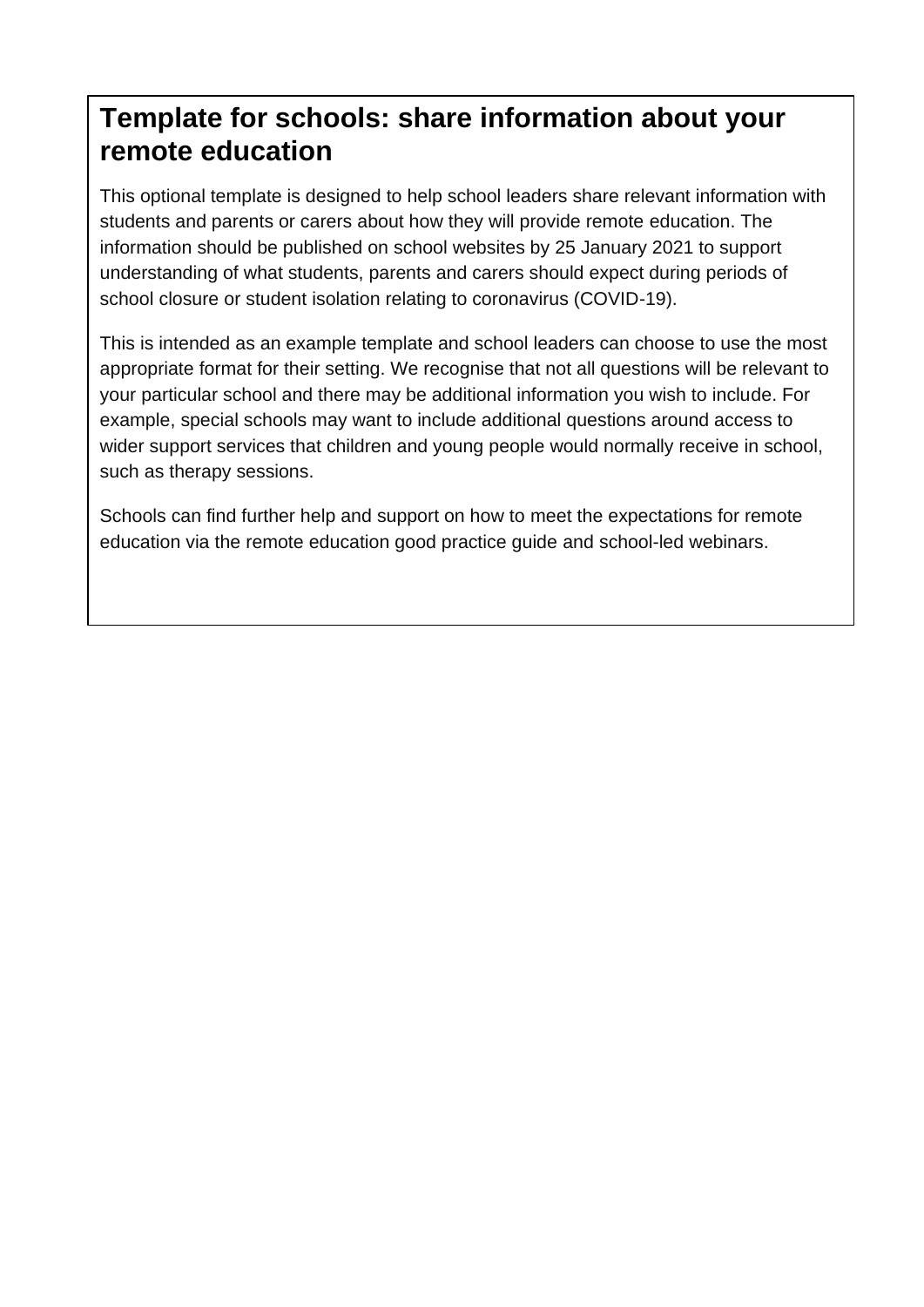# **Remote education provision: information for parents**

This information is intended to provide clarity and transparency to students and parents or carers about what to expect from remote education if local restrictions require entire cohorts (or bubbles) to remain at home.

For details of what to expect where individual students are self-isolating, please see the final section of this page.

## **The remote curriculum: what is taught to students at home**

A student's first day or two of being educated remotely might look different from our standard approach, while we take all necessary actions to prepare for a longer period of remote teaching.

### **What should my child expect from immediate remote education in the first day or two of students being sent home?**

All remote education will start within 24 hours of a student being sent home. A student's normal timetable will be available on Aspire. Teachers will 'set' a lesson to be virtual so students can attend. Teachers may set this up to 24 hours before the lesson starts or as the lesson starts so students can log on, available immediately.

By using the Invictus Education purpose-built system, it is possible to create virtual classes, enabling a single point of access for all lessons and resources and allowing teachers to host both live and recorded explanations and lessons.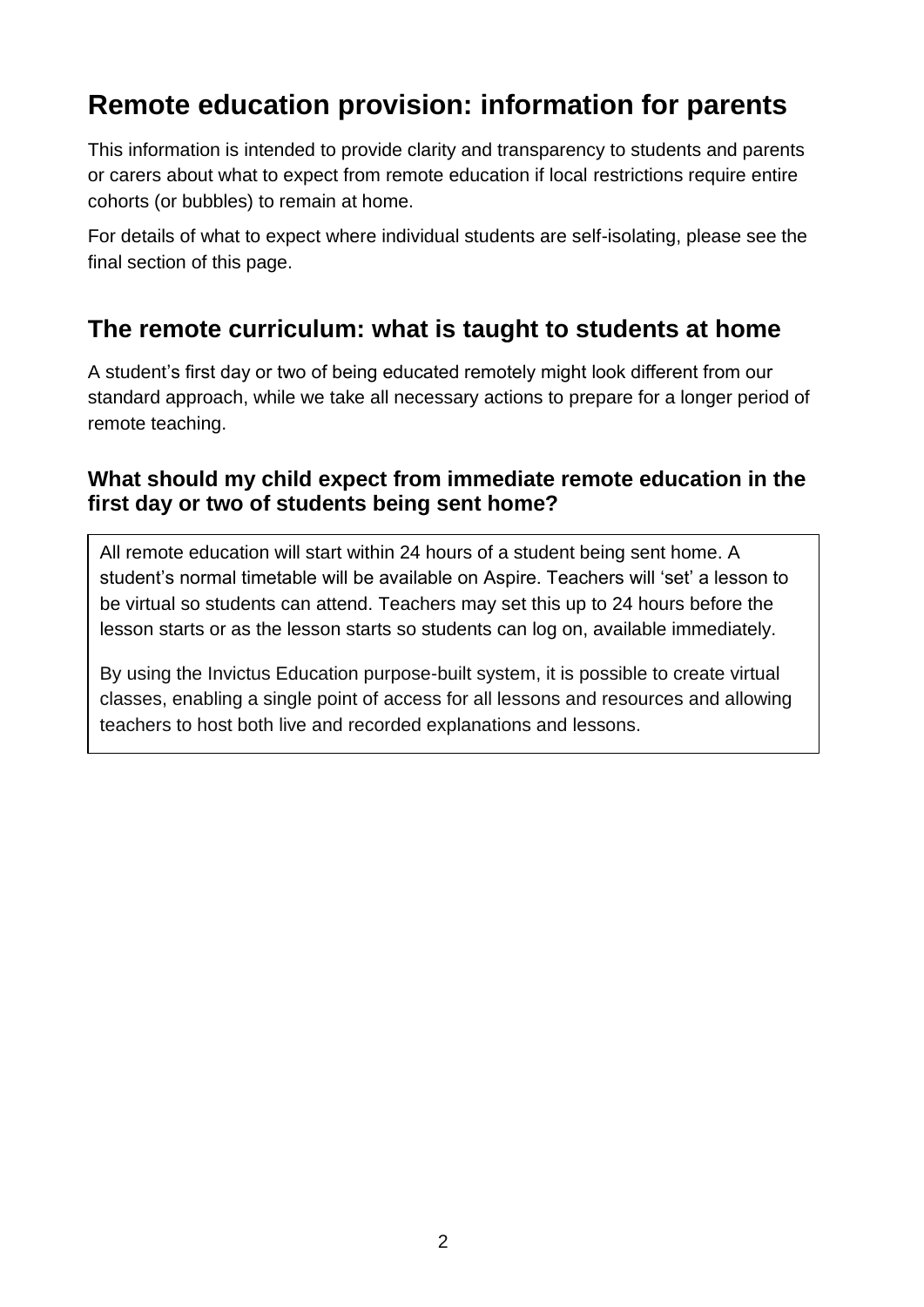### **Following the first few days of remote education, will my child be taught broadly the same curriculum as they would if they were in school?**

#### **Continuing the planned curriculum**

Continuing to teach all or most of the normal planned curriculum in the remote environment is important. Subjects where this is more challenging are those that would normally include significant elements of practical work in the live classroom, for example sciences, music or technology, However, in these and other cases, video demonstrations linked to the curriculum are made available, enabling students to receive feedback on how to progress, these can substitute well for practical work, particularly if accompanied by teacher explanation, commentary and a text book or electronic resource.Some practical lessons will set independent work on Aspire for students to access.

#### **Physical education:**

Physical education is a difficult subject to teach remotely. Some aspects may be able to be delivered using video demonstrations. At the same time, taking account of any restrictions in force and students' age and living circumstances, students should be encouraged to take regular physical exercise to maintain fitness.

Teaching is determined by many of the same factors as determine the effectiveness of live classroom teaching. For example:

- ensuring students receive clear explanations
- supporting growth in confidence with new material through scaffolded practice
- application of new knowledge or skills

Some students with SEND will require specific approaches tailored to their circumstances. TA's remote in separately to the teacher to offer 1:1 support for students.

## **Remote teaching and study time each day**

#### **How long can I expect work set by the school to take my child each day?**

We expect that remote education (including remote teaching and independent work) will take students broadly the following number of hours each day:

| Secondary school-aged students not   5 hours including tutor time |  |
|-------------------------------------------------------------------|--|
| working towards formal qualifications                             |  |
| this year                                                         |  |
|                                                                   |  |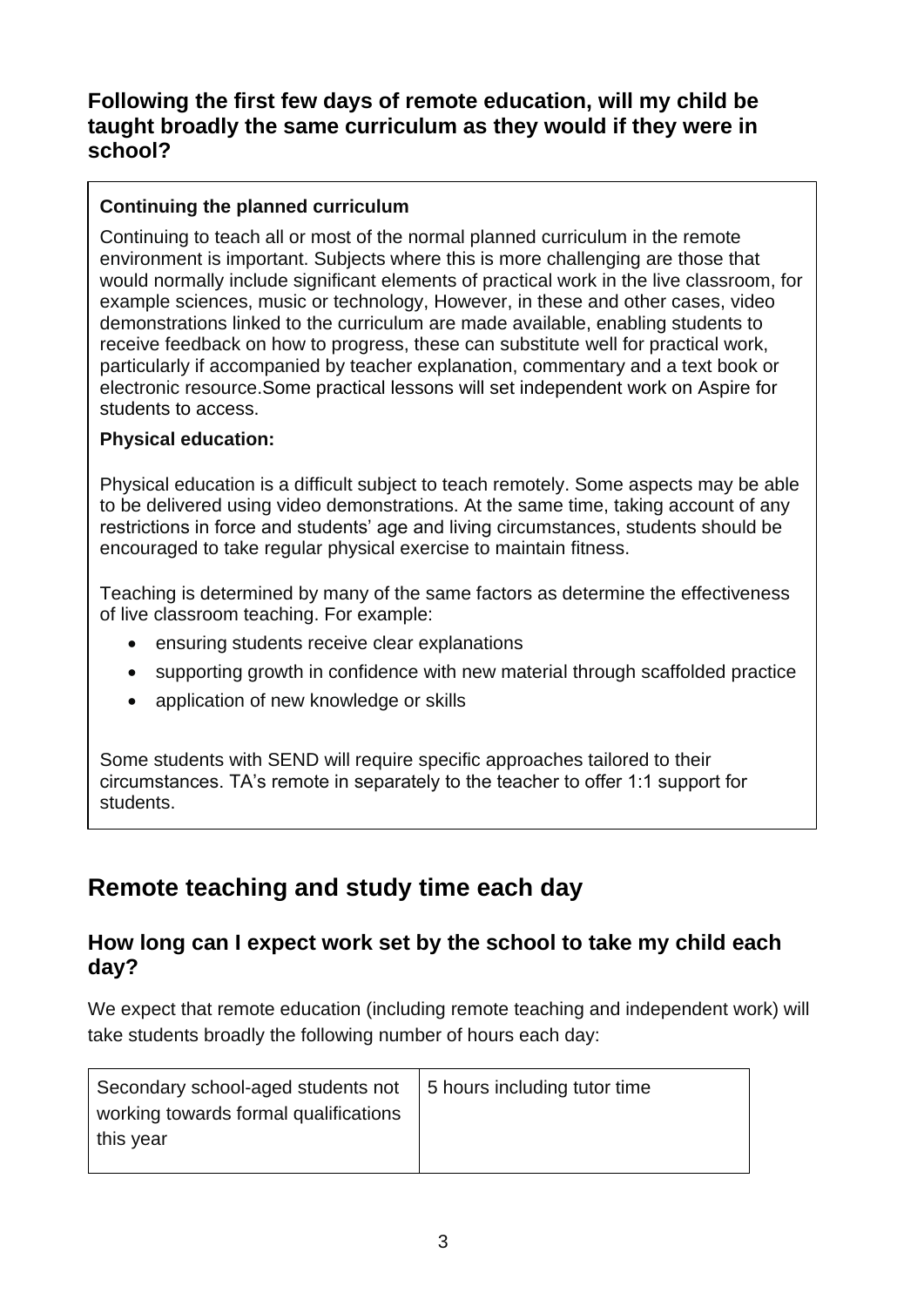| Secondary school-aged students        | 5 hours including tutor time. Plus,  |
|---------------------------------------|--------------------------------------|
| working towards formal qualifications | intervention that could include      |
| this year                             | revision materials and next steps in |
|                                       | education.                           |

## **Accessing remote education**

#### **How will my child access any online remote education you are providing?**

Through the schools VLP Aspire.

#### **If my child does not have digital or online access at home, how will you support them to access remote education?**

We recognise that some students may not have suitable online access at home. We take the following approaches to support those students to access remote education:

- The school contacts all parents of PP children in the first instance and then all parents to see if anyone needs a laptop.
- Laptops can be collected or delivered by school if collection is not an option.
- Parents can contact the school on: [info@leasowes.dudley.sch.uk](mailto:info@leasowes.dudley.sch.uk) for information on being issued a device.
- Students request any printed materials needed, these are posted out on a weekly basis.
- Students can submit work to their teachers online or leave in the school reception with the teachers and students full name on it.
- Students working towards formal qualifications will be provided with the revision materials purchased with the Catch Up Premium.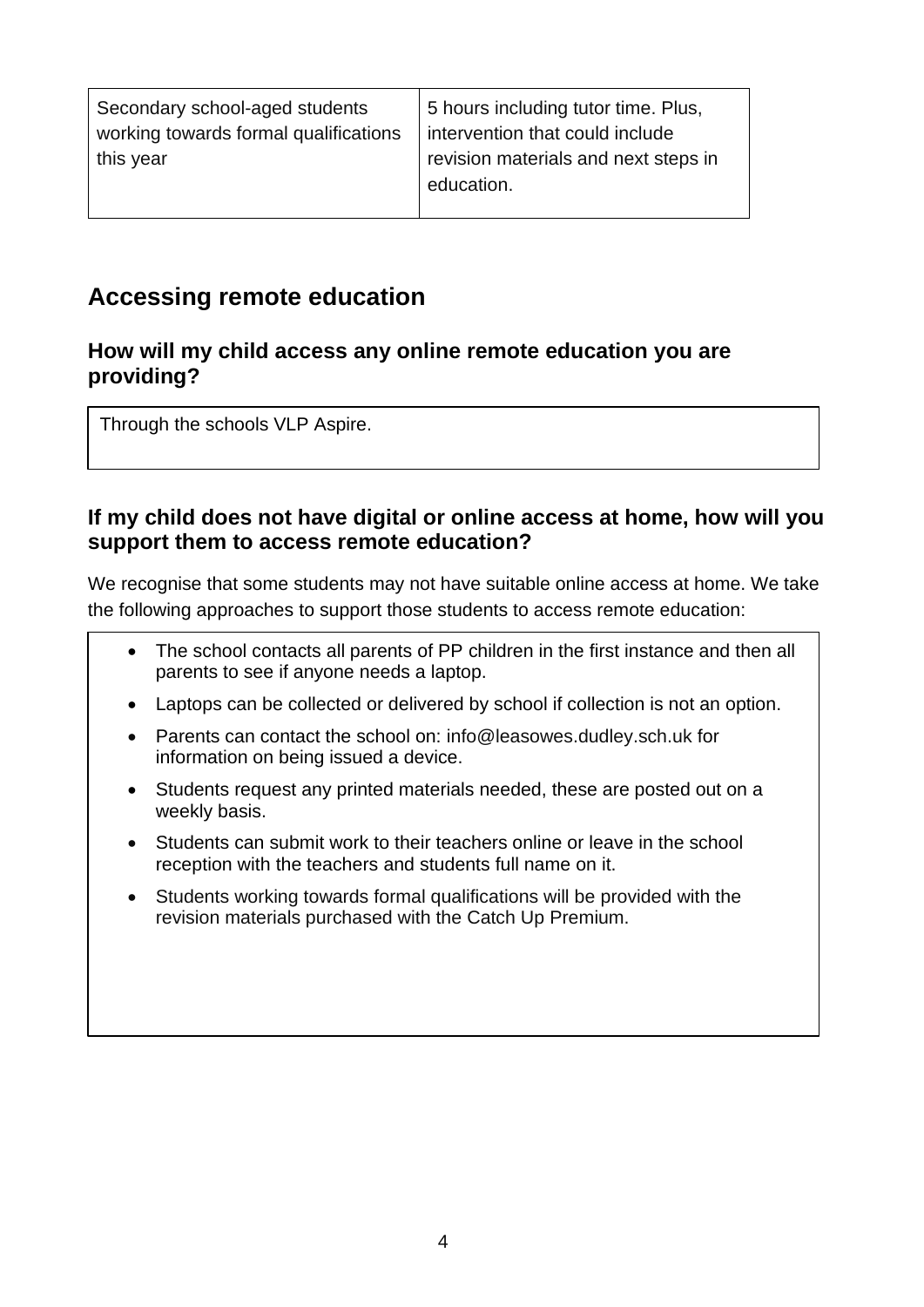### **How will my child be taught remotely?**

We use a combination of the following approaches to teach students remotely:

- live teaching (online lessons) including the opportunity for teachers to question individual students and for students to pose questions to teachers or peers, for example using the 'Chat' function
- recorded teaching (e.g. Oak National Academy lessons, video/audio recordings made by teachers)
- printed paper packs produced by teachers (e.g. workbooks, worksheets)
- textbooks and reading books students have at home (both 'hard copy' and electronic)
- commercially available websites supporting the teaching of specific subjects or areas, including video clips or sequences.
- Weekly competitions and challenges, through houses or form groups.
- Tests and quizzes are an important part of effective teaching and are used.
- Where lessons are recorded, they can be accessed later by students, making flexible use possible in the context of limited or shared device access.
- Form and year assemblies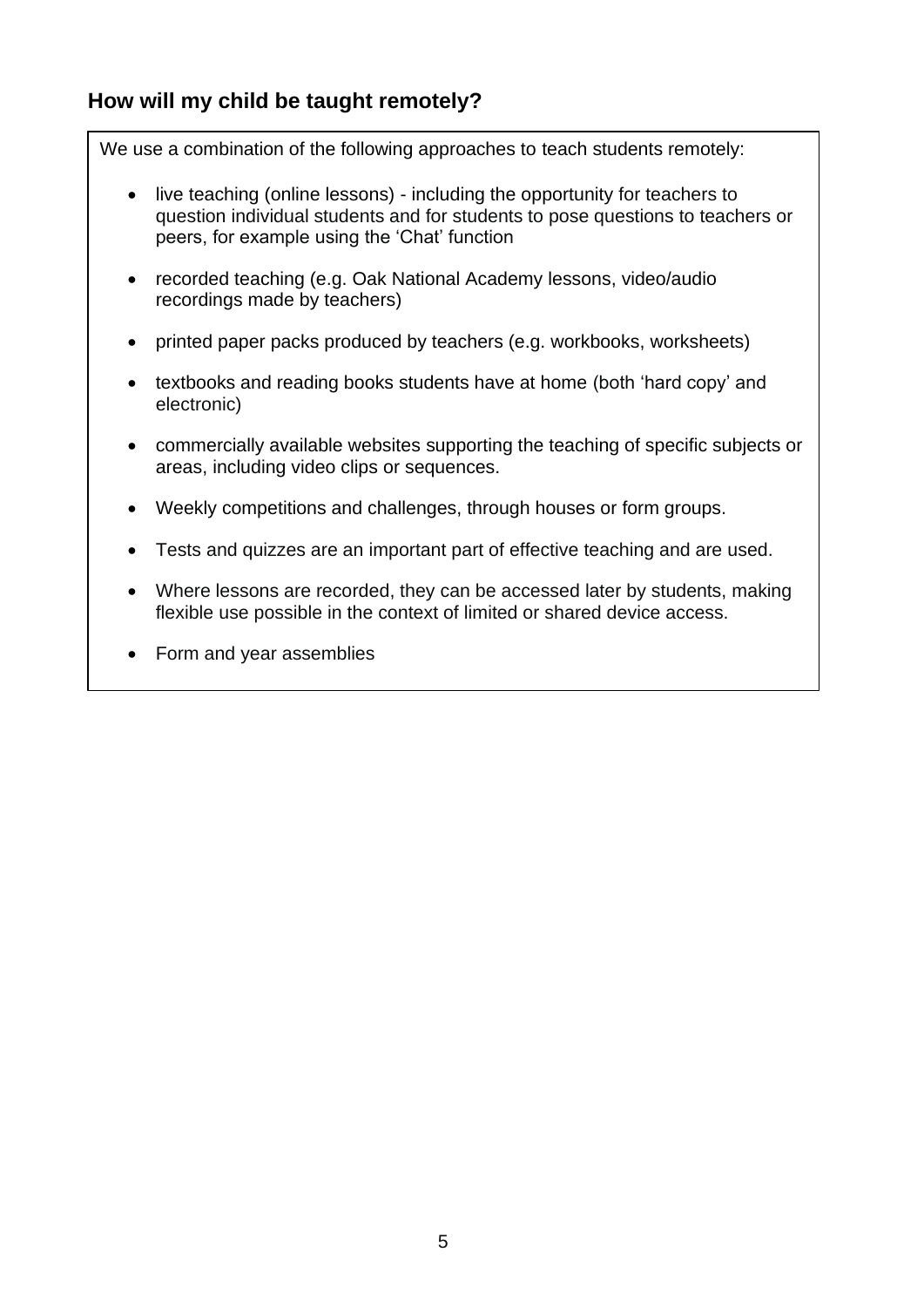## **Engagement and feedback**

### **What are your expectations for my child's engagement and the support that we as parents and carers should provide at home?**

#### **Students:**

- Students are expected to attend all their lessons each day unless they are ill.
- Students are expected to engage in the lesson and attend for the full length of the lesson.
- Students are expected to complete any work and hand it in by the deadline set by the teacher or member of staff.
- We would expect parental support in ensuring students attend their lessons each day. for example, setting routines to support your child's education.

#### **Parental support:**

First the basics:

- Ensure your child has **access to a working computer** or **device** (contact school if not)
- Make sure they **have the charger handy** if they're using a laptop, and that it's sufficiently reliable to last through heavy usage.
- **Headphones** with a microphone are also useful for video conferences and lessons, especially if your house is a noisier one.
- Communication between you and your child, as well as between siblings who may have to share electronic devices, is also important. To prevent arguments or overlaps on the use of a computer, set up a schedule, giving priority to children who have to participate in real-time, online lessons.
- Setting up a routine… but being flexible Work out a feasible, comfortable timetable for your child, scheduling set times to complete homework and assignments, so that there is some structure and discipline in their day. At the same time, teachers' online learning plans may change, so be prepared to be flexible with your child's schedule as well.
- Minimizing distractions Students will need a solid routine. If possible, situate the computer or tablet your child will be using for remote learning in a room without distractions, such as the television or pets who may be distracting.
- It's also useful to set a few ground rules on the use of the internet during periods of remote learning, and clearly separate "learning time" from "leisure time" (social media, online TV, etc.).
- Online safety and positive conduct Most children are confident users of the internet, but using the internet for fun as they usually do is different from using it from proper learning. Remind your children to behave appropriately online with their teachers and peers as they would in school, and to ensure that all communication is conducted in secure chat platforms.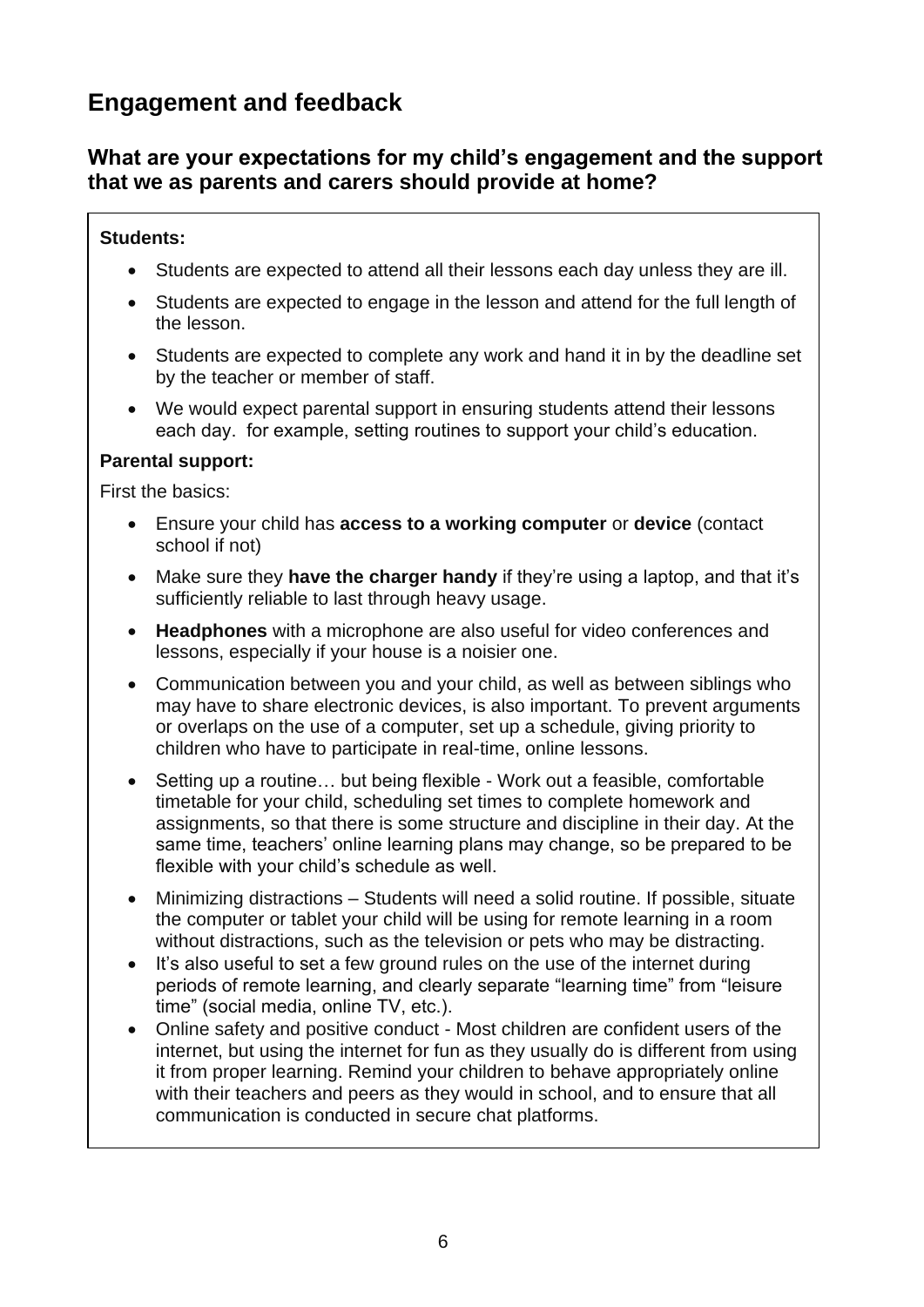### **How will you check whether my child is engaging with their work and how will I be informed if there are concerns?**

At the end of each school day, the Invictus Education Trust send out a Virtual Lesson Summary, this details all lessons that have taken place, the teacher, year group, start time, scheduled duration, actual duration, students invited, students attended and the media used (microphone, camera, chat facility etc.). The lesson summary lists all students that were absent. This information is shared with the Headteacher, who shares it with the pastoral team, including the HOY, Safeguarding team, SENCO and student support team. Each student and parent are contacted the next day to check on the reason for their absence and any support needed for the students or family.

- Individual teachers, will check students' engagement with remote education in their lesson.
- If a child is attending but not engaging, contact is made with parents or carers to discuss this a concern. Contact is made through a phone call, email or text message. Initially a phone call, but if no response a text message, followed by another phone call and possible home visit for safeguarding reasons.

## **How will you assess my child's work and progress?**

Feedback can take many forms and may not always mean extensive written comments for individual children. For example, whole-class feedback or quizzes marked automatically via digital platforms are also valid and effective methods, amongst many others. Our approach to feeding back on student work is as follows:

- Methods used to assess and feedback on students' work are online discussion during the lesson, questioning, independent GRIT tasks, work emailed into the teacher and online homework and class activities that can be completed on Aspire.
- Students will receive feedback on their class work during the lesson (if applicable to the lesson) or in line with the homework schedule for each individual subject. Each teacher will set independent work during the lesson and will set a specific time for this to be completed.

## **Additional support for students with particular needs**

### **How will you work with me to help my child who needs additional support from adults at home to access remote education?**

We recognise that some students, for example some students with special educational needs and disabilities (SEND), may not be able to access remote education without